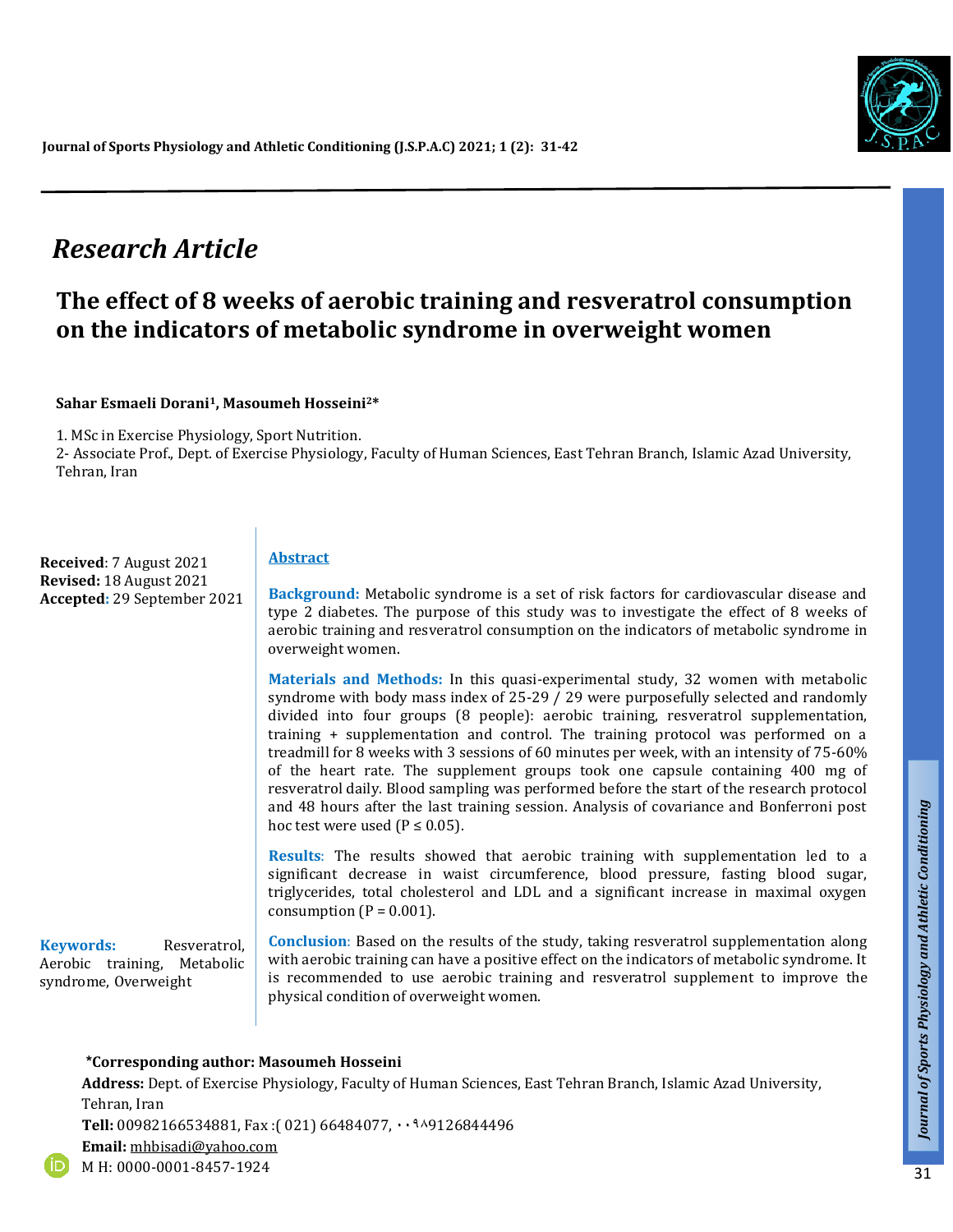## **1. Introduction**

Obesity and overweight as one of the most important chronic diseases, has an increasing prevalence in many countries, including Iran (1). Abdominal obesity, which is known to increase with the size of the waist circumference, is the biggest risk factor for chronic diseases such as diabetes, cardiovascular disorders, hypertension and cancer (2). Among the various environmental factors, dietary patterns and physical activity of individuals as two important protective factors can play a special role in reducing the incidence of obesity (3). Aerobic training in terms of health and physical fitness is useful and effective on body composition, metabolic fitness and improving physiological and mental health of individuals. These training can have different effects based on the intensity, duration and different training periods, as well as physical, age and sexual conditions of people (4). Metabolic syndrome is a condition that is associated with impaired glucose metabolism and lipid profile, hypertension, and some anthropometric parameters such as waist circumference (5). It is given that a person is simultaneously holding at least three of the risk factors, ie waist circumference of more than 102 cm in men and 88 cm in women, Triglycerides greater than 150 mg / dl, blood pressure greater than 130/85 mm Hg, fasting blood glucose greater than 110 mg / dl, and highdensity lipoprotein (HDL) less than 40 mg / dl (5). Attarzadeh et al. (2012) examined the effect of six weeks of aerobic training and diet on the indicators of metabolic syndrome in obese middle-aged women and found that insulin resistance, weight, body mass index, fat percentage and lipid profile decreased significantly (6).

Resveratrol is a natural compound found in raspberries, peanuts and grapes that affects energy metabolism and mitochondrial function and has antioxidant and antiinflammatory properties. Scientific evidence suggests that resveratrol supplementation reduces systolic blood pressure and metabolic changes. These include lowering blood sugar, cholesterol and triglycerides (7). Malekian Fini et al. (2015) in a study of women with type 2 diabetes found that after 8 weeks of aerobic training and resveratrol, fasting blood sugar, LDL-C decreased and HDL-C increased (8).Due to the fact that research on the use of resveratrol on human samples is relatively limited and also the contradictory results observed in studies and the lack of simultaneous study of the effect of aerobic training and resveratrol on the indicators of metabolic syndrome and the importance of women's health. The present study seeks to investigate the effect of aerobic training and resveratrol supplementation on the indicators of metabolic syndrome in overweight women.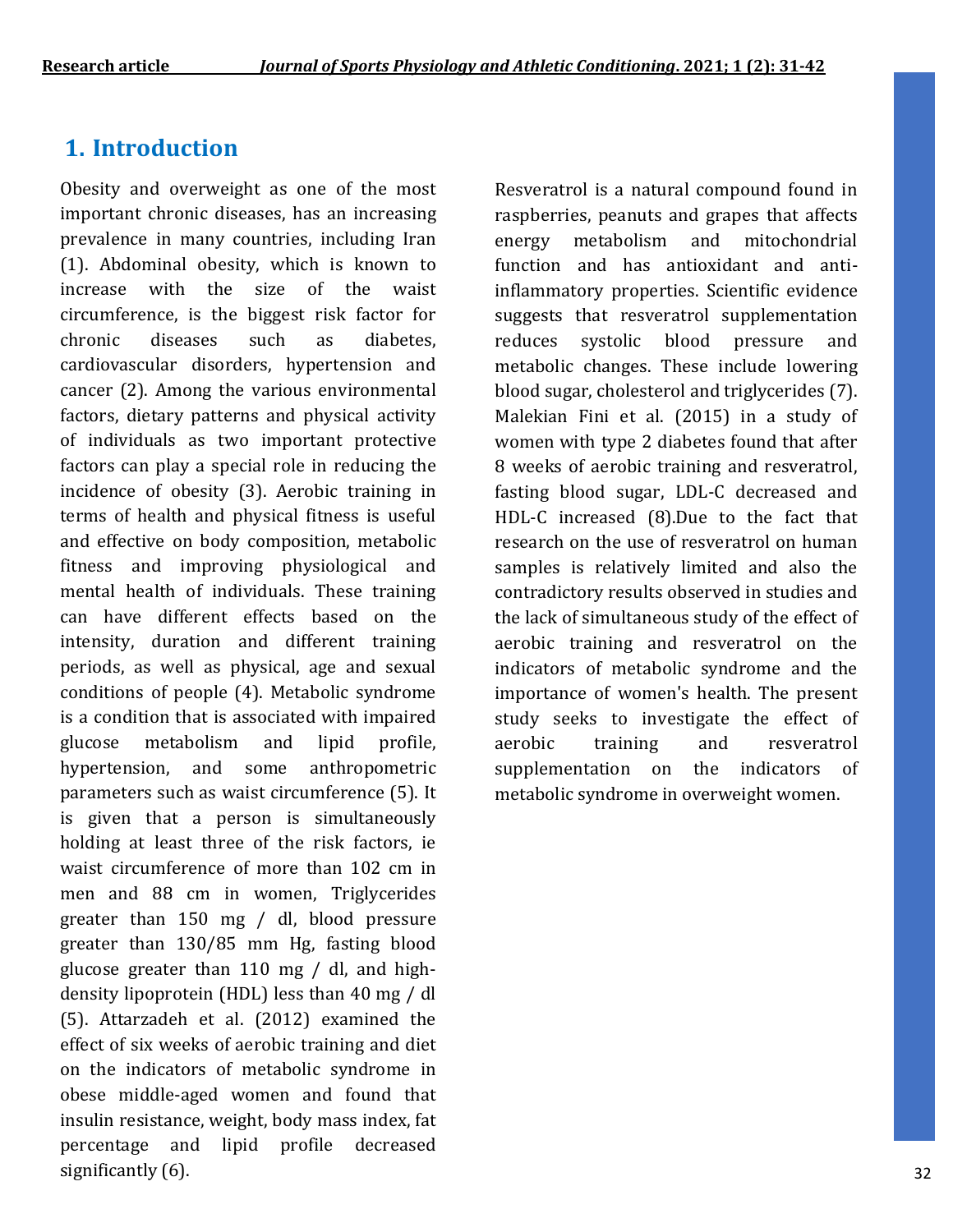# **2. Materials and Methods**

### **Subjects**

The method of the present study was quasiexperimental with a pretest, posttest design with a control group. The present study population consisted of women aged 30 to 45 years who referred to Tehran Telecommunication Sports Club who had metabolic syndrome. With the permission of Islamic Azad University, East Tehran Branch, 32 statistical sample people after completing the health questionnaire and visiting a specialist, purposefully based on inclusion criteria(Having a body mass index between 25- 29/9, not having chronic diseases such as cardiovascular disease, kidney, menstrual disorders and thyroid, non-drug, tobacco and alcohol, having at least 3 of the 5 markers of metabolic syndrome ( Abdominal obesity 88 cm, HDL less than 40 mg / dl, triglyceride equal to or greater than 150 mg / dl, blood glucose more than 110 mg / dl, blood pressure more than 130/85 mmHg) Absence from participating in any exercise program for at least three months prior to participating in the present study exercise program was selected. They can refuse to continue working during the research without giving a reason. The personal information questionnaire and the written consent form were completed by the subjects.

All participants were present in the same environment after 12-14 hours of fasting 24 hours before the intervention and blood samples were taken from the brachial vein by the laboratory technician. Also, anthropometric and blood pressure indices were evaluated in all subjects. The maximum heart rate of the participants was measured and recorded using the formula (220 age) (9).

Height of subjects by Ska gauge) Made in Germany (with a sensitivity of 5 mm, waist circumference by a tape measure with a sensitivity of 1 cm and weight, body mass index and body fat percentage by a bioelectrical impedance device) body In model 721 South Korea measured.

Leica BM2301 digital arm sphygmomanometer made in Italy was used to measure blood pressure. To measure heart rate, a German PM 80 beurer was used. Bruce test was performed to estimate the maximum oxygen consumption of all participants. The test consists of seven three-minute steps in which two percent is added to the slope of the device for every three minutes. The speed of the device from the beginning to the end of the test is 1.7, 2.5, 4.3, 5 and 5.5 mph, respectively. Whenever a person becomes extremely tired and can no longer continue to work, the activity stops. Finally, by including the number of times to reach exhaustion in the relevant nomogram, the maximum oxygen consumption is calculated in mil / kg / min (10). Speed and tilt adjustable laboratory treadmill, made in Taiwan by Mark Turbofitness for aerobic training and Bruce test.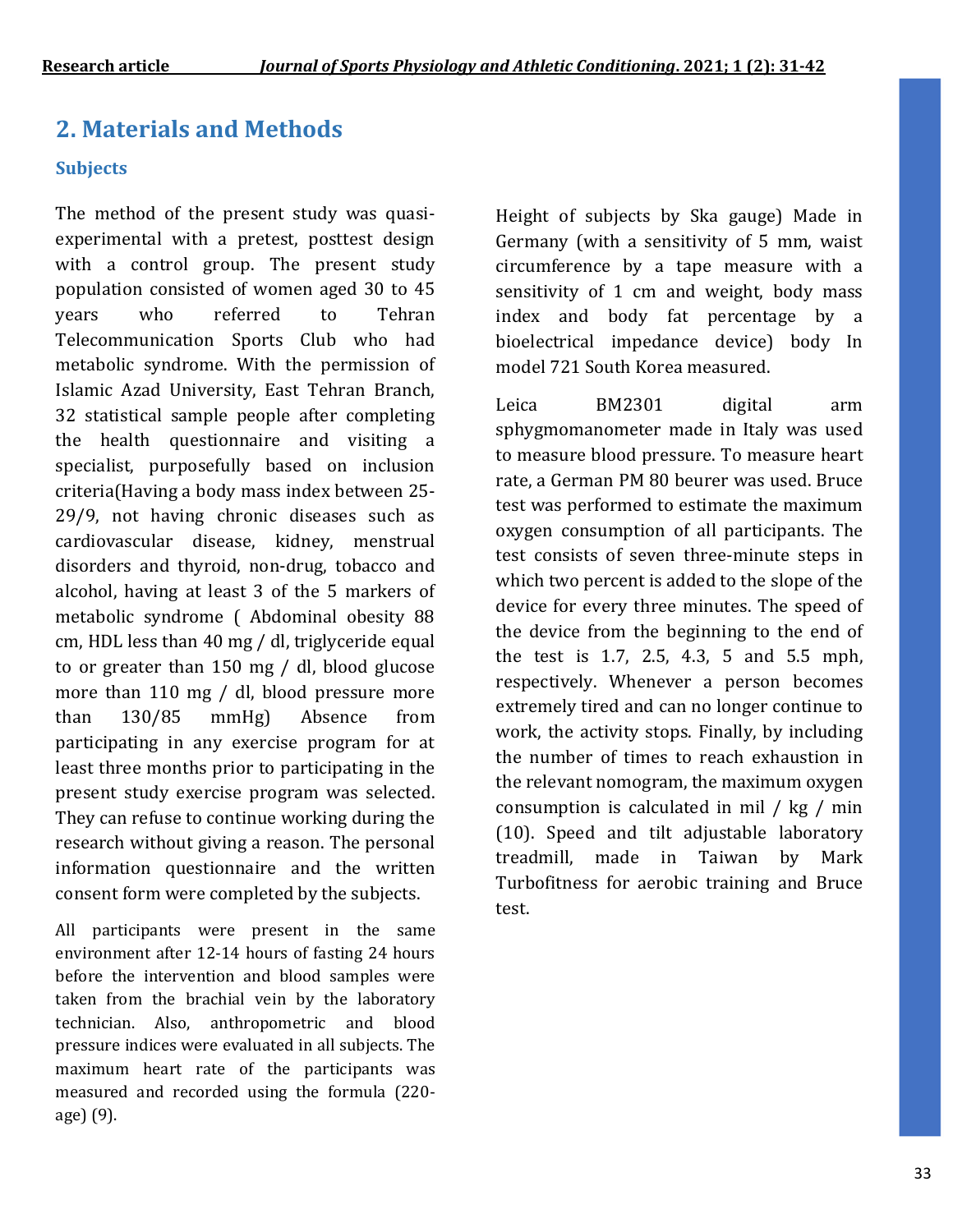#### **Exercise protocol**

Subjects were randomly divided into four groups: aerobic training, resveratrol supplement, aerobic training + resveratrol supplement and control. The aerobic training program lasted 8 weeks, 3 sessions per week and 60 minutes per session. After warming up for 5-10 minutes and doing stretching exercises, the subjects moved on a treadmill for 40-50 minutes with an intensity of 60- 75% of the maximum heart rate, and at the end, cooling and stretching exercises were performed for 5-10 minutes. (8) . The daily supplement groups consumed one capsule containing 400 mg of resveratrol made by Barij Essential Oil Company of Kashan (8)

After the completion of the research protocol, all the indicators measured in the pre-test stage were measured in the post-test. Blood samples were taken again 48 hours after the end of the research protocol (due to the reduction of inflammatory effects of training) in the medical diagnostic laboratory. 5CC blood was taken from the left arm vein in a sitting position by the laboratory technician while all participants were fasting for 12-14 hours. Blood samples were poured into test tubes containing anticoagulants (EDTA) and stored at -80 ° C after separation of the plasma by a centrifuge at 200,000 rpm. In order to measure fasting blood sugar, the laboratory kit of Pars Azmoun Company made in Iran by enzymatic colorimetric method was used by Hitachi 912 device of Roche Company made in Germany.

Plasma triglyceride by enzymatic method of calorimeter using a kit made by Pars Azmoun Company with a sensitivity of 1 mg / dL and total plasma cholesterol using a laboratory photometry method by a kit made by Pars Azmoun Company with a sensitivity of 3 mg / dLwere measured. In order to measure LDL and HDL, the laboratory kit of Pars Azmoun Company was used by Colorimetry-Direct method by Hitachi 912 device of Roche Company, made in Germany.

#### **Statistical analysis**

The required collected information was analyzed by SPSS software version 24 at a significant level  $(P \le 0.05)$ . Kolmogorov-Smirnov test was used to determine the normality of data distribution and Leven test was used to check the homogeneity of variances. To determine the significance of the differences between the research groups, Analysis of covariance was used and Bonferroni post hoc test was used to evaluate the differences between the groups.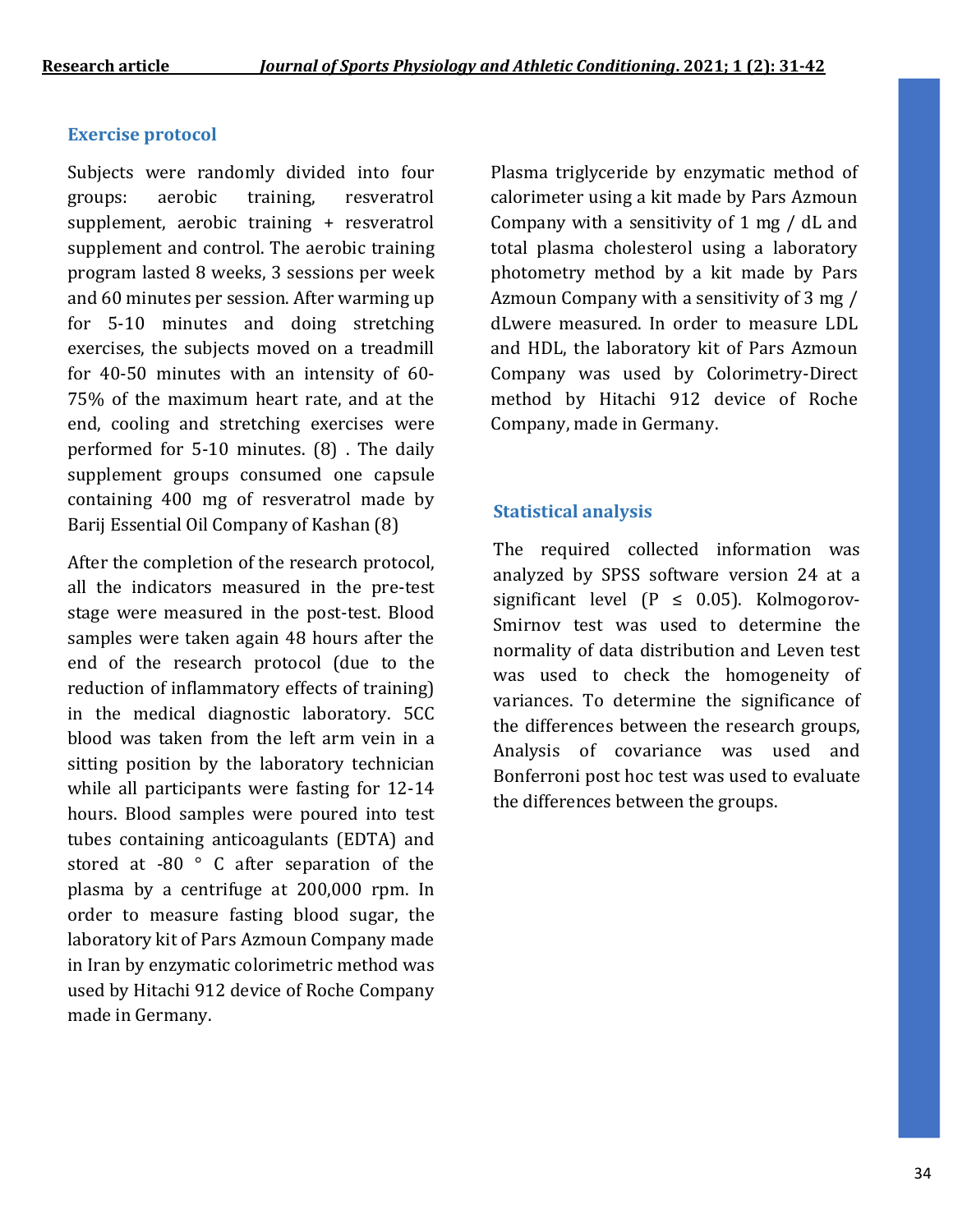## **3. Results**

The mean and standard deviation of the demographic characteristics of the four groups are shown in Table 1.

| Group / Variable                   | <b>Number</b> | age (years)                    | Height (cm)   | Weight (kg)                               | Body mass<br>index $kg/m2$            |
|------------------------------------|---------------|--------------------------------|---------------|-------------------------------------------|---------------------------------------|
| Aerobic training                   | Λ             | $\mathcal{M}(n+1)/\mathcal{M}$ | $177 + 5$     | $V1/\frac{1}{2}Y/1$                       | $\frac{1}{2} \frac{1}{2} \frac{1}{2}$ |
| supplement                         | ٨             | $2 \cdot 10 + 1/N$             | $\circ$ 9+۲   | $VY/T_{\pm}$ ) / $T$                      | $Y\Lambda/T_{\pm}Y/\Lambda$           |
| Aerobic training $+$<br>supplement | ٨             | $T9+1/0$                       | $11 \cdot +5$ | $V \cdot / Y \pm 1 / 7$                   | $\frac{Y}{2\pm1}$                     |
| Control                            | Λ             | $21/7+7/7$                     | $175 \pm 2$   | $V \frac{2}{\pi} \frac{1}{\pi} 1/\lambda$ | $Y\Lambda + Y/1$                      |

### **Table 1. Demographic characteristics of the subjects**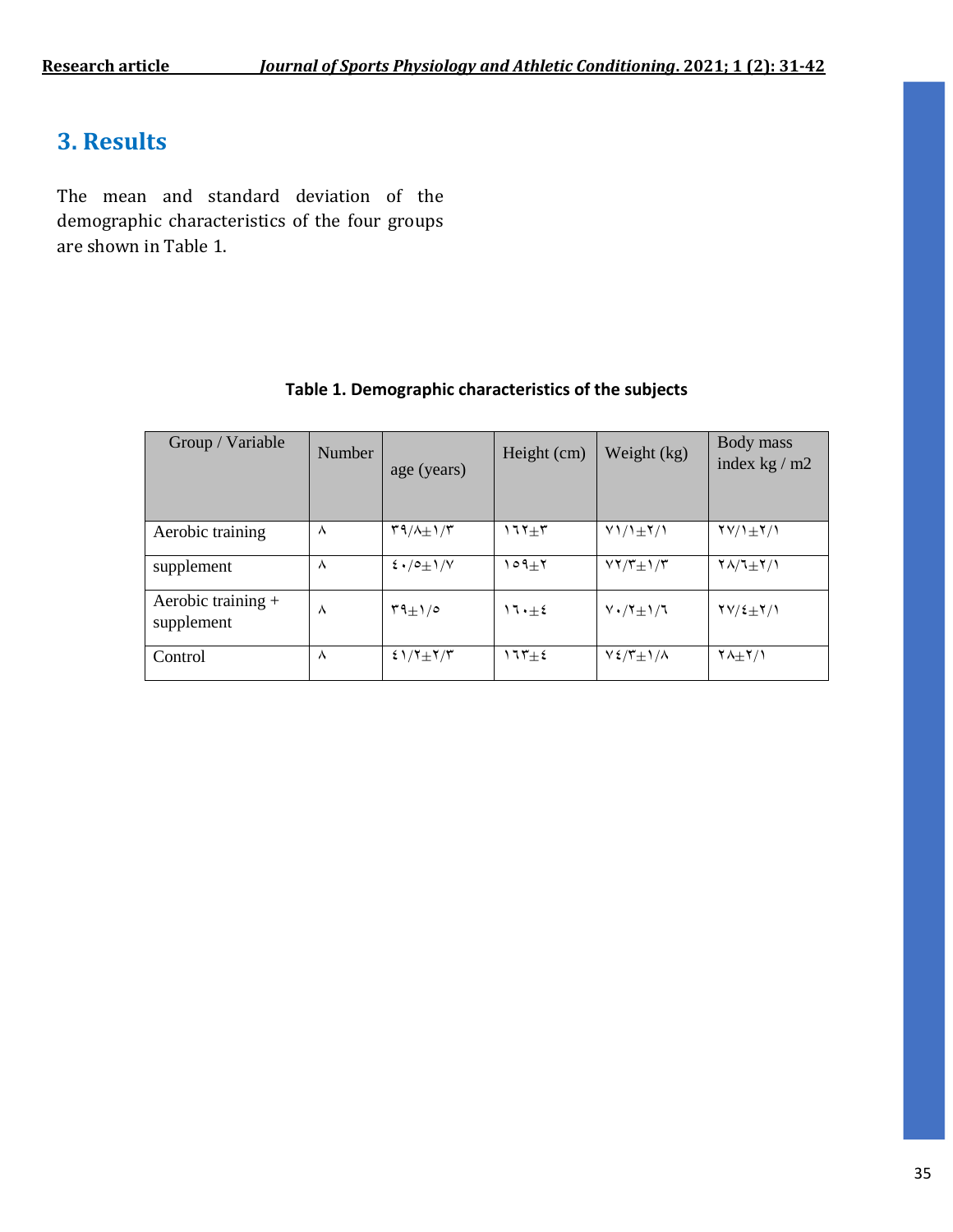The mean and standard deviation of the measured variables in the pre-test and post-test stages are shown in Table 2.

#### **Table 2. Mean and standard deviation of the measured variables in the pre-test and post-test stages**

| Group / Variable              | stage     | Aerobic<br>training                                                | supplement                                                                  | Aerobic training +<br>supplement                | Control                                                                                                                                                                                                                                                                                                             | P value           |
|-------------------------------|-----------|--------------------------------------------------------------------|-----------------------------------------------------------------------------|-------------------------------------------------|---------------------------------------------------------------------------------------------------------------------------------------------------------------------------------------------------------------------------------------------------------------------------------------------------------------------|-------------------|
| Blood sugar mg/dl             | pre-test  | $15 + 1.$                                                          | $90+17$                                                                     | ۹٤ $\pm$ ۹                                      | $91 \pm 11$                                                                                                                                                                                                                                                                                                         | $*$ ./7           |
|                               | Post-test | $\wedge \vee \pm \Upsilon$                                         | $91 \pm A$                                                                  | $\lambda \tau_{\pm}$                            | $95 + V$                                                                                                                                                                                                                                                                                                            |                   |
| Total cholesterol             | pre-test  | $147 \pm 10$                                                       | $114 \pm 11$                                                                | $1\wedge \circ \pm 1$ .                         | $1\Lambda\cdot \pm 1\Upsilon$                                                                                                                                                                                                                                                                                       | $001*·/$          |
| mg/dl                         | Post-test | $1 \vee \circ \pm 9$                                               | $1 \vee \xi \pm 1$                                                          | $\overline{111}$                                | 14111                                                                                                                                                                                                                                                                                                               |                   |
| Tri glyceride                 | pre-test  | $\sqrt{1-\gamma}$                                                  | $9 \vee 9 \pm 9$                                                            | $97/\xi \pm 7$                                  | $90/9\pm$                                                                                                                                                                                                                                                                                                           | $001$ * $\cdot$ / |
| mg/dl                         | Post-test | $V1/V\pm$                                                          | $V \cdot \Lambda_{\pm}$                                                     | $V\ell/\ell + V$                                | $97/7+7$                                                                                                                                                                                                                                                                                                            |                   |
| LDL mg/dl                     | pre-test  | $\langle \cdot, \vee_{\pm} \rangle$                                | $\lambda \cdot \lambda + \lambda \cdot \eta$                                | $1.7 + 17$                                      | $1.7 \pm 1.2$                                                                                                                                                                                                                                                                                                       | $001$ * $\cdot/$  |
|                               | Post-test | $\wedge$ 9 $\pm$ 1 $\wedge$                                        | $90 \pm 12$                                                                 | $\Lambda \Upsilon \pm \Upsilon$                 | $1.0 + 17$                                                                                                                                                                                                                                                                                                          |                   |
| HDL mg/dl                     | pre-test  | $\Upsilon \Uparrow / \Uparrow \pm \Uparrow / \Uparrow$             | $2 \cdot \sqrt{r} + o / o$                                                  | $\sqrt{2}$ 1/7 $\pm$ A/7                        | $\xi$ ) $\pm$ V/T                                                                                                                                                                                                                                                                                                   | /100              |
|                               | Post-test | $\frac{2}{3}$ ./1 $\pm$ ۳/۲                                        | $51/\lambda \pm 1/\lambda$                                                  | $27/V + 0/9$                                    | $\frac{1}{2}$ $\frac{1}{2}$ $\frac{1}{2}$ $\frac{1}{2}$ $\frac{1}{2}$ $\frac{1}{2}$ $\frac{1}{2}$ $\frac{1}{2}$ $\frac{1}{2}$ $\frac{1}{2}$ $\frac{1}{2}$ $\frac{1}{2}$ $\frac{1}{2}$ $\frac{1}{2}$ $\frac{1}{2}$ $\frac{1}{2}$ $\frac{1}{2}$ $\frac{1}{2}$ $\frac{1}{2}$ $\frac{1}{2}$ $\frac{1}{2}$ $\frac{1}{2}$ |                   |
| Systolic blood                | pre-test  | $\mathcal{N}$ + $\circ$                                            | $\lambda \cdot \lambda + \lambda$                                           | $11 \cdot \pm 7$                                | $\mathcal{N} \cdot \mathcal{N}$                                                                                                                                                                                                                                                                                     | $001$ * $\cdot$ / |
| pressure<br>mmHg              | Post-test | $97 + \lambda$                                                     | $1.7 + 11$                                                                  | $9V_{\pm}9$                                     | $\mathcal{N} \cdot \mathcal{N} \pm \mathcal{N}$                                                                                                                                                                                                                                                                     |                   |
| Diastolic blood               | pre-test  | $79 + 7$                                                           | $Y1 \pm 0$                                                                  | $Y \uparrow \pm 1$                              | $\vee\cdot\pm\circ$                                                                                                                                                                                                                                                                                                 | $001$ * $\cdot$ / |
| pressure<br>mmHg              | Post-test | ע $\tau_{\pm}$                                                     | $7Y_{\pm}$                                                                  | $71+7$                                          | $Y1 \pm 7$                                                                                                                                                                                                                                                                                                          |                   |
| Waist<br>circumference cm     | pre-test  | $90 \pm \Delta/V$                                                  | $9.5 \pm 0.7$                                                               | $90 \pm 7/\Lambda$                              | $9V \pm V/\circ$                                                                                                                                                                                                                                                                                                    | $001$ * $\cdot$ / |
|                               | Post-test | $\lambda$ 9/9 $\pm$ ٤/٤                                            | $91/9 \pm 1/\gamma$                                                         | $\lambda\lambda/\lambda_{\pm}$ ٦/٢              | $9\lambda \pm o/2$                                                                                                                                                                                                                                                                                                  |                   |
| Maximum oxygen<br>consumption | pre-test  | $\mathbf{r} \cdot \mathbf{r} + \mathbf{r} \cdot \mathbf{r}$        | $\overline{\mathsf{r} \mathsf{r}} / \mathsf{r} \pm \mathsf{r} / \mathsf{r}$ | $\Upsilon\cup\sigma\pm\Upsilon/\Upsilon$        | $\mathbf{r} \cdot \mathbf{r} + \mathbf{r}/\mathbf{r}$                                                                                                                                                                                                                                                               | $001$ * $\cdot$ / |
| ml/kg/min                     | Post-test | $\mathsf{r} \mathsf{v} / \mathsf{r}$ $\pm \mathsf{r} / \mathsf{r}$ | $\mathbf{r}$ {/ $\circ$ $\pm$ $\mathbf{r}$ / $\mathbf{r}$                   | $\Gamma \Lambda / \epsilon \pm \Gamma / \Gamma$ | $\mathbf{r} \cdot \mathbf{0} + \mathbf{r} \cdot \mathbf{0}$                                                                                                                                                                                                                                                         |                   |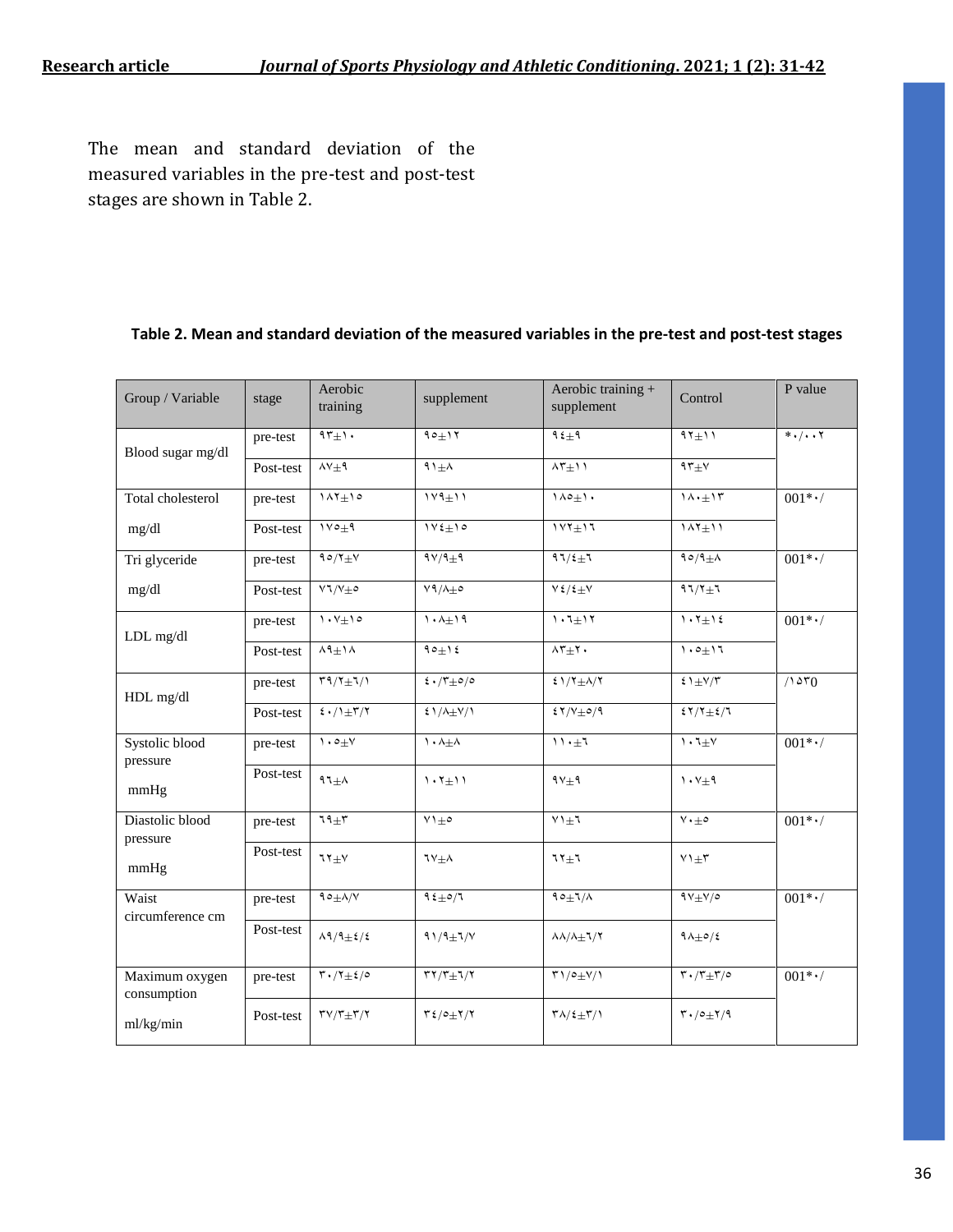Eight weeks of aerobic training and resveratrol supplementation led to a significant reduction in fasting blood sugar  $(p = 0.002)$ , total cholesterol ( $p = 0.001$ ), triglyceride ( $p =$ 0.001), LDL (p = 0.001), Systolic blood pressure ( $p = 0.001$ ), diastolic blood pressure  $(p = 0.001)$  and waist circumference  $(p =$ 0.001) in overweight women. Also, after eight weeks of aerobic training and taking resveratrol supplementation, VO2MAX increased significantly ( $p = 0.001$ ). HDL of overweight women increased but was not significant ( $p = 0.153$ ).

# **4. Discussion**

The results showed that aerobic training with resveratrol supplementation led to a significant reduction in waist circumference, weight and body mass index of the subjects, these results with the findings of Atashk et al (2017) and Ebrahimi et al (2016) are consistent (11,12). Aerobic activity increases the use of body fat reserves and is the best way to reduce fat weight and overall body weight (11). Due to aerobic activity, the ability to harvest and oxidize fat in trained muscles increases. In these exercises, by increasing the activity of lipoprotein lipase enzyme, the beta oxidation capacity of fat in muscle increases and its important effect is to increase the share of fat and thus a proportional decrease in the share of glucose in creating energy in aerobic exercise. Due to aerobic activity and increased mitochondrial density, the capacity of oxidative enzymes in trained muscle fibers increases compared to resting muscle. In addition to increasing the activity of electron transfer chain enzymes, the activity of enzymes involved in lipid oxidation, especially those involved in the beta oxidation cycle, also increases (3, 11).

The results of Taghian et al. (2013) who found that there was no change in weight, body mass index and waist circumference after 12 weeks of aerobic exercise, do not agree with the results of the present study (13). One of the reasons for the discrepancy of information is probably due to differences in intensity, duration, exercise protocol used and level of fitness.

The results showed that aerobic training and resveratrol supplementation led to a significant reduction in fasting blood sugar levels and blood pressure in overweight women. These results are consistent with the findings of Atashk et al. (2017), Fini et al. (2015), Ebrahimi et al (2016) (8,11,12). Aerobic training increases glucose uptake by changes in FFA, fat mass, and maximal oxygen consumption, indicating internal changes in muscle ability to burn glucose. Blood pressure is significantly associated with age, body mass index, and waist circumference (14).Citing that some previous studies have considered the relationship between high waist circumference and high blood pressure to be very important (15), the present study also showed that with decreasing waist circumference, blood pressure also decreased significantly. The results of the present study are not in line with the findings of Baharloo et al. (2014) (16). One of the reasons for the inconsistency of the results can be attributed to the difference in training method, training intensity and type of test takers. In the study, the subjects had hypothyroidism and normal blood glucose levels. As Ross et al (2000) reported in their study, three months of aerobic exercise on fasting blood sugar levels in obese men and women with the normal basal level of glucose was ineffective (17).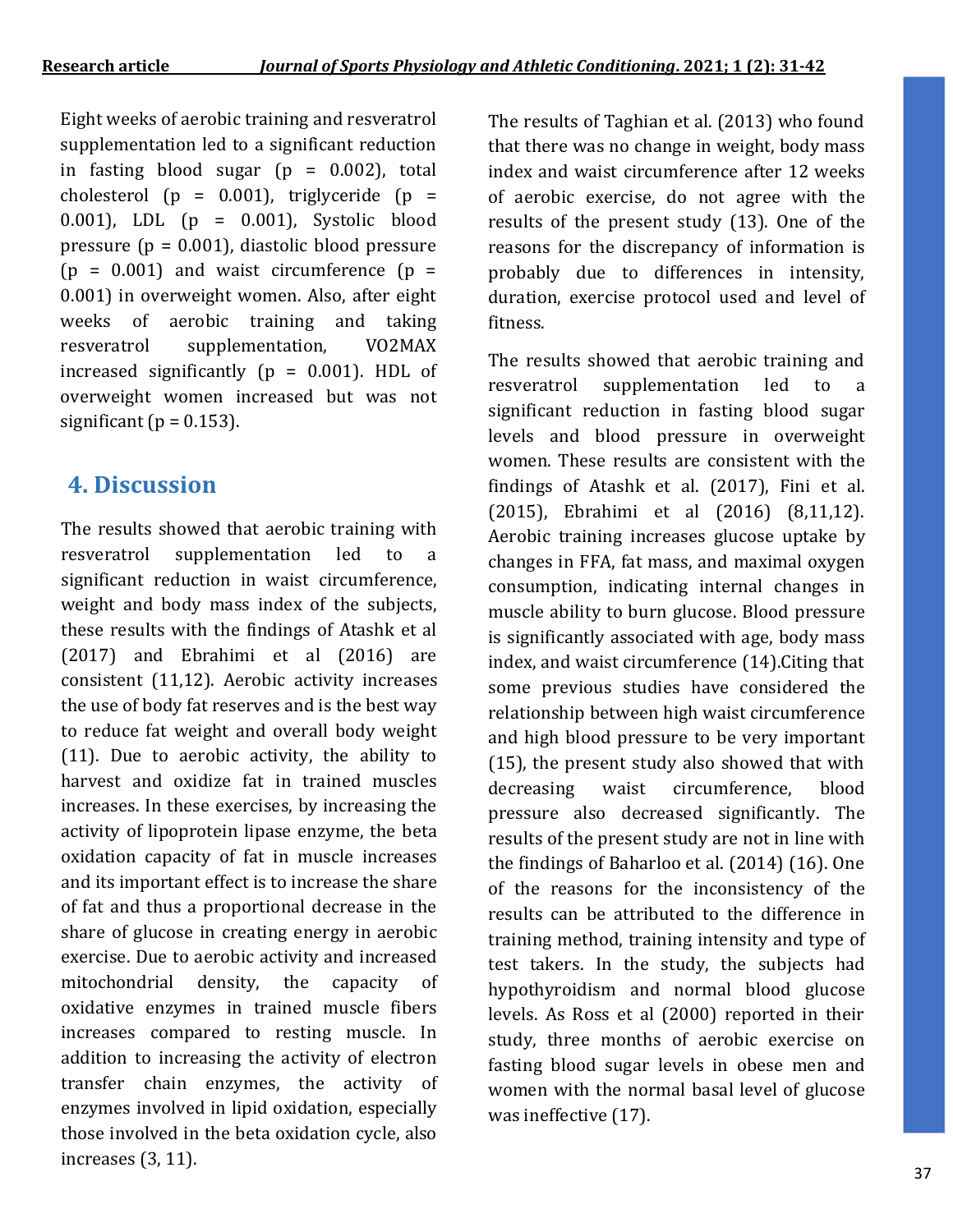The results showed that aerobic training and resveratrol supplementation led to a significant reduction in total cholesterol and triglycerides in overweight women. These results were in line with the findings of Babaei et al (2013), Atashkak et al (2017) (11, 18).

Numerous studies show that due to regular physical activity, there is a reduction in total body fat levels, the thickness of the subcutaneous layers in most parts of the body. Also, regular training will increase the expression of lipolytic enzyme genes, beta oxidation, Krebs cycle and electron transfer chain, increase mitochondrial density and increase the recall of fat instead of carbohydrates to produce energy in the body. Therefore, they will lead to weight loss and body mass index. In addition, when exercise becomes part of the daily routine, the basal metabolic rate gradually increases, meaning that even after exercise, the body consumes more calories and burns more fat. Exercise, on the other hand, reduces the release of insulin, and when less insulin is released into the bloodstream, the body is better able to release its stored fats (3, 4, 6, 9).The results of the present study are not consistent with the findings of Faghihzadeh et al. (2016) and Azali Alamdari et al (2016) (19, 20). Azali Alamdari et al, in their study examined the effect of aerobic exercise on serum indices in men with metabolic syndrome and concluded that aerobic exercise was not associated with changes in triglycerides (20). The reasons for the discrepancy of information include different training protocols and the type of subjects. In the study of Faghihzadeh et al., The participants were people with fatty liver and this issue can change the results (19). The results showed that aerobic exercise and resveratrol supplementation led to a significant decrease in LDL and a slight increase in the HDL variable in overweight women.

These results were consistent with the findings of Baldousi et al (2010), Azali Alamdari et al (2015) and Asad (2011) (9, 20, 21). According to research, the best way to treat obesity and reduce harmful blood lipoproteins is to use a proper diet combined with aerobic exercise (22). Aerobic training is a good stimulant to reduce the amount of low-density lipoprotein in the blood. Aerobic training uses fat as the main source of more energy production (22), so the reason for the decrease in LDL levels can be due to the effect that such exercise has on the percentage of body fat due to the use of fat as a source of energy production. Sogiura et al (2002) stated that aerobic training increases the activity of the enzyme's lipoprotein lipase and lecithin cholesterol acyl transferase, both of which decrease LDL, triglyceride and cholesterol, and increase HDL (23). Wildund et al. (2009) stated that aerobic exercise can reduce LDL and thus prevent heart disease by increasing cholesterol absorption characteristics (24). Resveratrol supplementation has properties such as lowering LDL and triglyceride and increasing blood HDL and prevents atherosclerosis by preventing LDL deposition on the vessel wall. This substance has antioxidant properties and is effective in preventing and curing many diseases (25). Resveratrol prevents the development of atherosclerotic lesions by inhibiting oxidative stress reactions on LDL. This supplement accelerates the analysis of cholesterol deposits on vascular endothelium (25, 26). Resveratrol, on the other hand, can increase SIR1 activity. SIR1 plays a key role in regulating cellular metabolic and antiinflammatory activities. This protein can improve the mitochondrial response to energy production by increasing the number of active mitochondria (27, 28).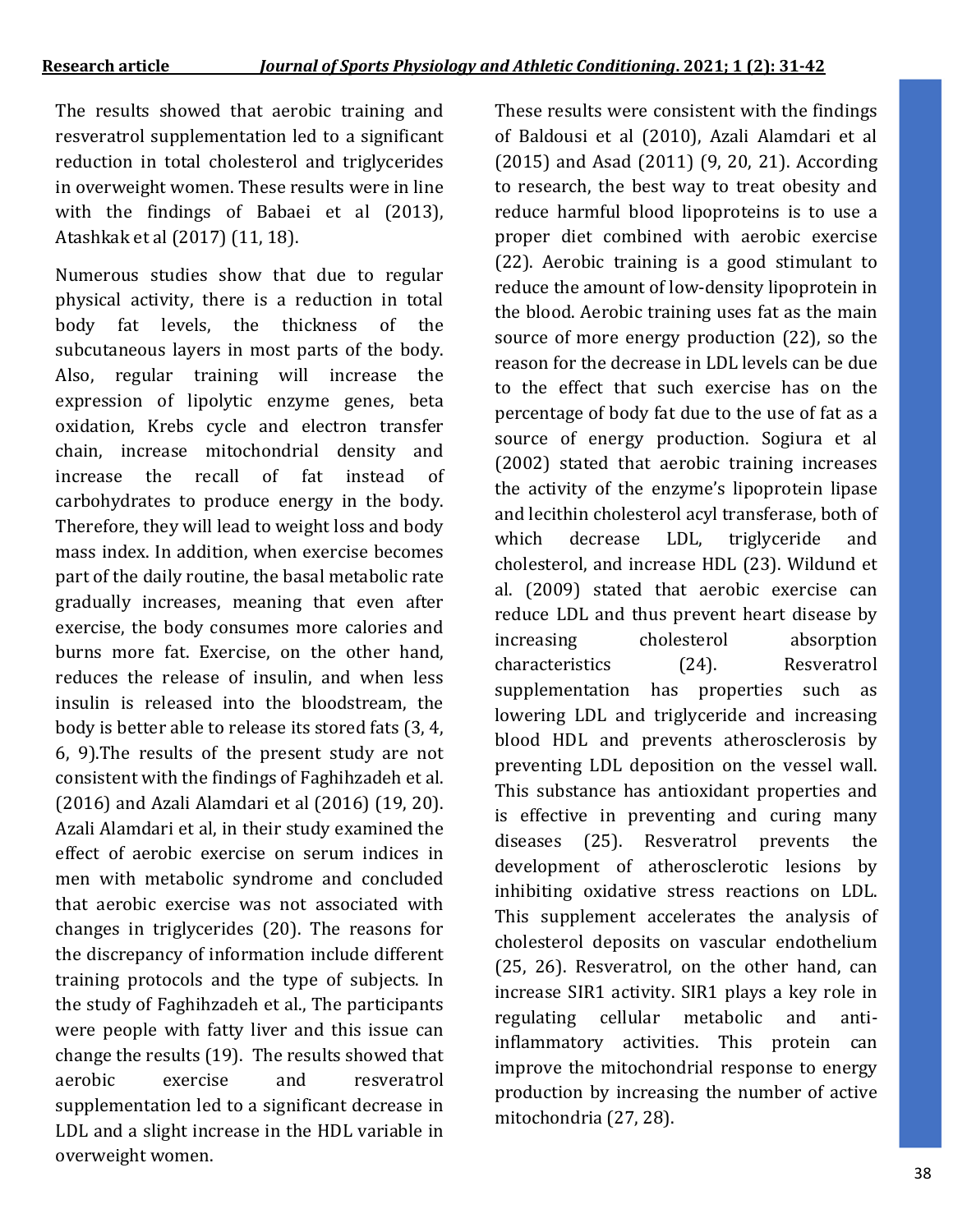However, the results of the present study were inconsistent with the findings of Attarzadeh Hosseini and et al (2012) (6). One of the possible causes of inconsistencies in the results can be attributed to the intensity of the exercises used and the duration of these exercises.

The results showed that aerobic exercise and resveratrol supplementation led to an increase in maximal oxygen consumption. The increase in maximal oxygen consumption can be attributed to the adaptation of the cardiovascular, muscular, and metabolic systems to aerobic training and resveratrol supplementation. These adaptations include increasing muscle oxidation capacity, increasing total hemoglobin, increasing fat fuel and decreasing glycolysis, increasing diastolic end volume (cardiac preload), decreasing systolic end volume, and increasing stroke volume. In addition to increasing the arterial-venous blood oxygen difference, increasing the activity of enzymes in the Krebs cycle and electron transfer system, increasing the number and size of mitochondria, increasing muscle tissue are other aspects of adaptation and increasing their efficiency (9).

### **5. Conclusion**

Lifestyle modification is one of the treatment methods to reduce the risk factors of metabolic syndrome, which includes maintaining the desired weight or reducing it, increasing physical activity and the desire for healthy eating habits. Among the benefits of lifestyle modification are reducing the burden of disease, reducing disabilities due to the disease, reducing the costs of treatment and helping the family economy According to the results of the present study, aerobic training alone and with resveratrol supplementation can affect physiological parameters and lead to improved metabolic syndrome. Therefore, according to the results of the present study, it is suggested that overweight women use this training and supplement program to prevent the possible occurrence of metabolic syndrome disorders that predispose to cardiovascular disease and type 2 diabetes in middle age.

## **Acknowledgements**

The present study is the result of **Sahar Esmaeli Dorani** master's thesis, approved by Islamic Azad University, East Tehran Branch in 2018. The researcher expresses his gratitude and thanks to the professors of the Islamic Azad University, East Tehran Branch and the esteemed officials of the Laboratory who helped us in this project.

## **Funding**

This study did not have any funds.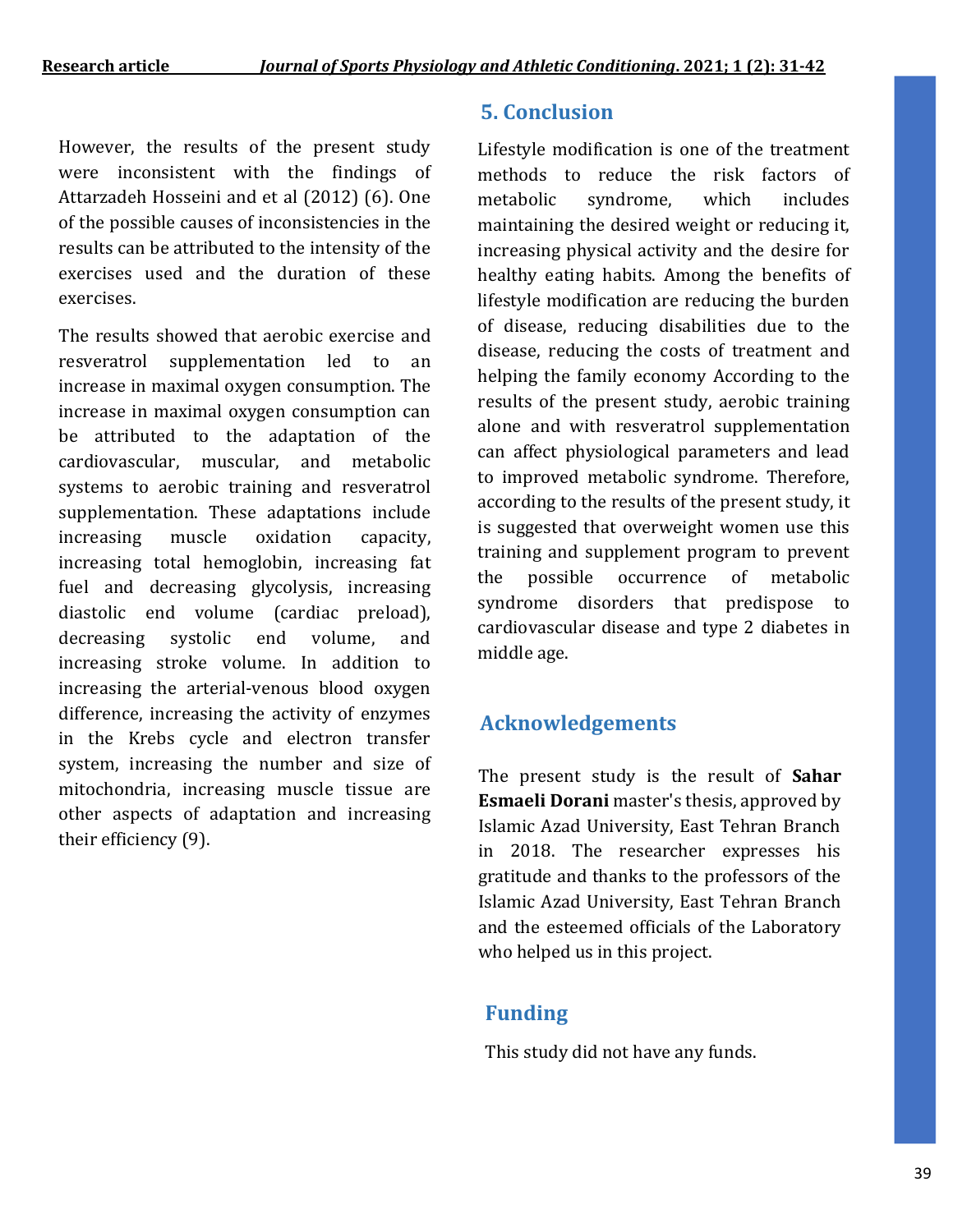## **Compliance with ethical standards**

**Conflict of interest:** None declared.

**Ethical approval:** The Ethics Committee of Islamic Azad University East Tehran Branch approved the study.

### **Author contributions**

Conceptualization: M.H.; Methodology: M.H., S.E.D.; Software: M.H., S.E.D.; Validation: M.H.; Formal analysis: M.H.; Investigation: M.H., S.E.D.; Resources: M.H.; Data curation: M.H., S.E.D.; Writing - original draft: M.H., S.E.D.; Writing - review & editing: M.H.; Visualization: M.H.; Supervision: M.H.; Project administration: M.H.; Funding acquisition: M.H., S.E.D.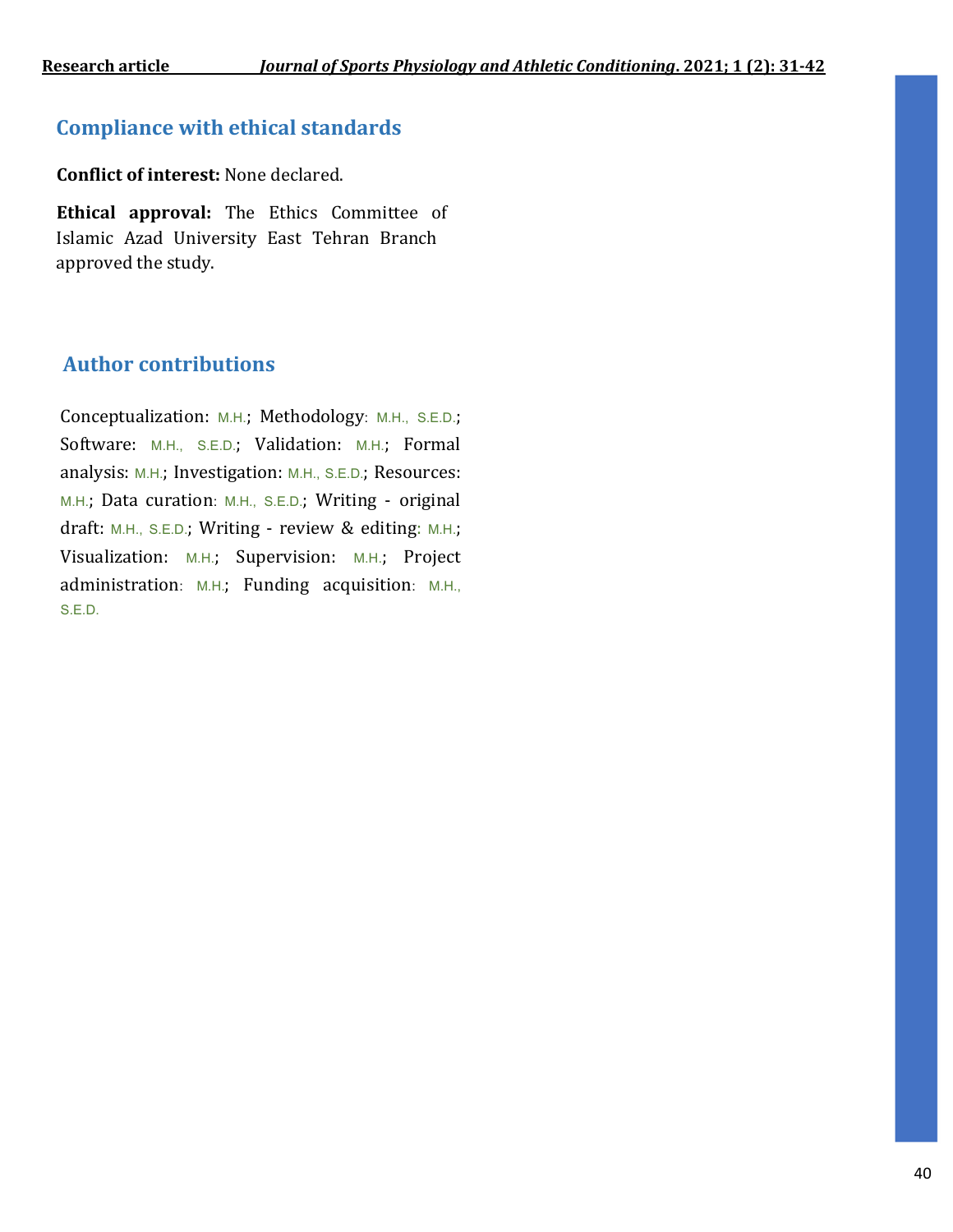## **References**

(1). Hosseinpanah F, Barzin M, Eskandary PS, Mirmiran P, Azizi F. Trends of obesity and abdominal obesity in Tehranian adults: a cohort study. BMC Public Health. 2009 Nov 23;9:426. doi: 10.1186/1471- 2458-9-426. PMID: 19930614; PMCID: PMC2801677.

(2). Kearns K, Dee A, Fitzgerald AP, Doherty E, Perry IJ. Chronic disease burden associated with overweight and obesity in Ireland: the effects of a small BMI reduction at population level. BMC Public Health. 2014 Feb 10;14:143. doi: 10.1186/1471-2458-14-143. PMID: 24512151; PMCID: PMC3929131.

(3). Wadden TA, Webb VL, Moran CH, Bailer BA. Lifestyle modification for obesity: new developments in diet, physical activity, and behavior therapy. Circulation. 2012 Mar 6;125(9):1157-70. doi: 10.1161/CIRCULATIONAHA.111.039453. PMID: 22392863; PMCID: PMC3313649.

(4). Eriksson J, Taimela S, Koivisto VA. Exercise and the metabolic syndrome. Diabetologia. 1997 Feb;40(2):125-35. doi: 10.1007/s001250050653. PMID: 9049471.

(5). Ebrahimi H, Emamian MH, Shariati M, Hashemi H, Fotouhi A. Metabolic syndrome and its risk factors among middle aged population of Iran, a population based study. Diabetes Metab Syndr. 2016 Jan-Mar;10(1):19-22. doi: 10.1016/j.dsx.2015.08.009. Epub 2015 Aug 21. PMID: 26341930.

(6). Attarzadeh Hoseini S.R ؛ Rahimiyan Mashhad Z .Comparison the effect of aerobic training and diet on Body Composition and Metabolic Syndrome Indexes in overweight and obese women. Applied research in sport management .2012; 2:22-36.

(7). Das S, Alagappan VK, Bagchi D, et al. Coordinated induction of iNOS-VEGF-KDR-eNOS after resveratrol consumption: a potential mechanism for resveratrol preconditioning of the heart. Vascular Pharmacology. 2005 Apr-May;42(5-6):281-289. DOI: 10.1016/j.vph.2005.02.013. PMID: 15905131.

(8). Malekyian-Fini E, Kaviani-Nia A, Mahmoudi F. The interactive effect of aerobic training and resveratrol supplementation on C-reactive protein and metabolic profiles in women with type 2 diabetes. Feyz. 2015; 19 (5) :372-381

URL: <http://feyz.kaums.ac.ir/article-1-2858-en.html>

(9). Asad.M.The effect of eight weeks of aerobic, resistance and combined training on HDL, LDL cholesterol and cardiorespiratory fitness in obese men. Applied research in management and life sciences in sports. 2011; 3:57-64.

(10). Mirzaei.B.Rahmaninia, F.Mehrabani,J.Determining the validity of Bruce and Concaney tests by gas analyzer method in estimating VO2MAX of national team wrestlers.Harekat. $x \cdots$ 9(29):1-11.

(11). Atashak S, Batourak K, Azizbeigi K. The effect of moderate-intensity aerobic exercise training on metabolic syndrome factors and acylated ghrelin in middle- age women. RJMS. 2017; 24 (159) :10-20 URL: <http://rjms.iums.ac.ir/article-1-4715-en.html>

(12). Ebrahimi H, Emamian MH, Shariati M, Hashemi H, Fotouhi A. Metabolic syndrome and its risk factors among middle aged population of Iran, a population based study. Diabetes Metab Syndr. 2016 Jan-Mar;10(1):19-22. doi: 10.1016/j.dsx.2015.08.009. Epub 2015 Aug 21. PMID: 26341930.

(13). Taghian F, Zolfaghari M. Effect of 12 week aerobic exercise on the obestatin level in obese women. jmj. 2013; 11 (4) :1-8 URL: <http://jmj.jums.ac.ir/article-1-305-en.html>

(14). Duncan GE, Anton SD, Sydeman SJ, Newton RL Jr, Corsica JA, Durning PE, Ketterson TU, Martin AD, Limacher MC, Perri MG. Prescribing exercise at varied levels of intensity and frequency: a randomized trial. Arch Intern Med. 2005 Nov 14;165(20):2362-9. doi: 10.1001/archinte.165.20.2362. PMID: 16287765.

(15). Sung KC, Ryu SH. Insulin resistance, body mass index, waist circumference are independent risk factor for high blood pressure. Clin Exp Hypertens. 2004 Aug;26(6):547-56. doi: 10.1081/ceh-200031833. PMID: 15554457.

(16). Baharloo S, Taghiyan F, Hedayati M. Effect of aerobic exercise on glucose, insulin and insulin resistance in subclinical hypothyroidism overweightobese women. RJMS. 2014; 21 (125) :75-84 URL: <http://rjms.iums.ac.ir/article-1-3416-en.html>